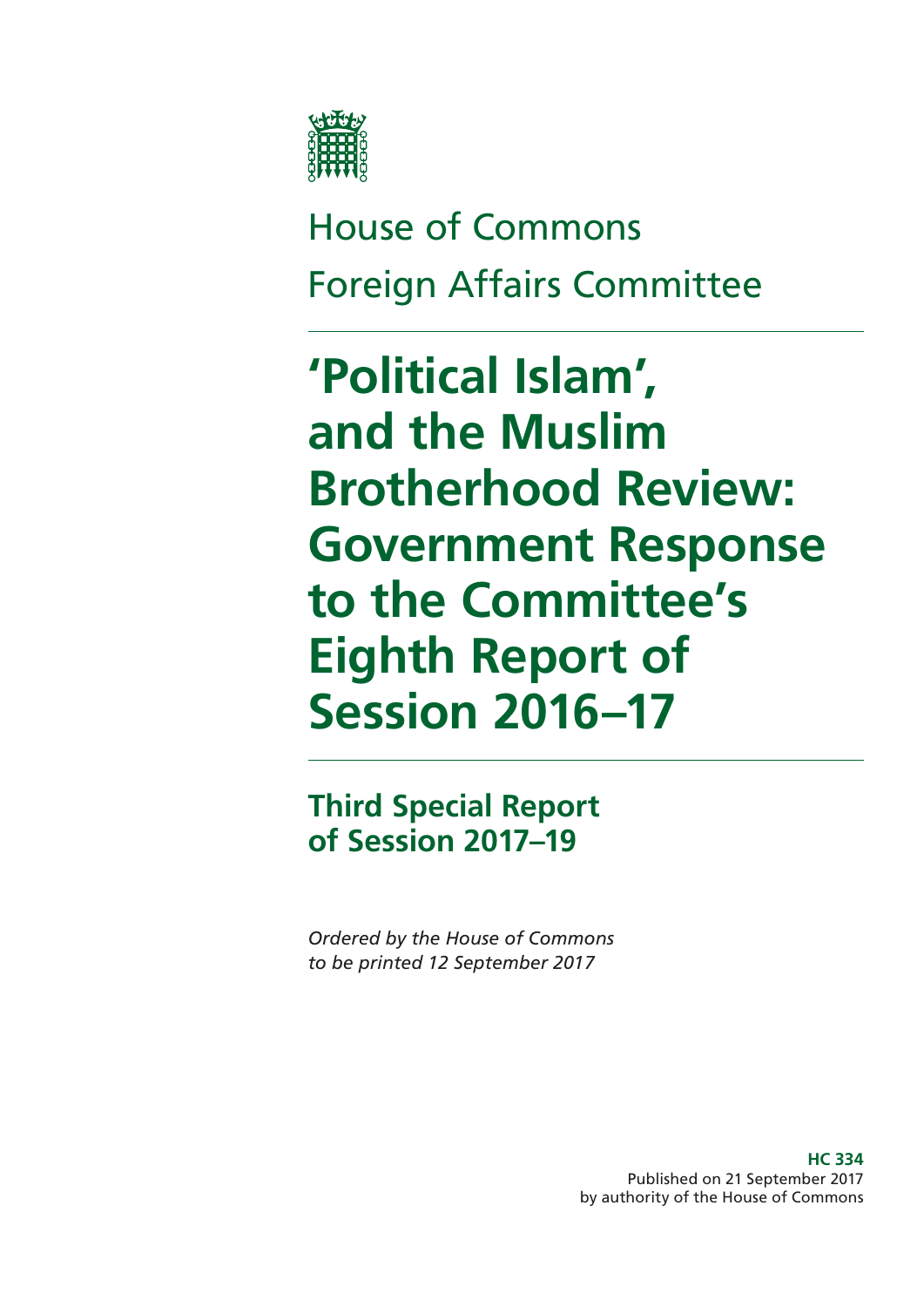## **The Foreign Affairs Committee**

The Foreign Affairs Committee is appointed by the House of Commons to examine the expenditure, administration, and policy of the Foreign and Commonwealth Office and its associated public bodies.

#### **Current membership**

[Tom Tugendhat MP](http://www.parliament.uk/biographies/commons/tom-tugendhat/4462) (*Conservative, Tonbridge and Malling*) (Chair) [Ian Austin MP](http://www.parliament.uk/biographies/commons/ian-austin/1511) *(Labour, Dudley North*) [Chris Bryant MP](http://www.parliament.uk/biographies/commons/chris-bryant/1446) (*Labour, Rhondda*) [Ann Clwyd MP](http://www.parliament.uk/biographies/commons/ann-clwyd/553) (*Labour, Cynon Valley*) [Mike Gapes MP](http://www.parliament.uk/biographies/commons/mike-gapes/184) (*Labour (Co-op), Ilford South*) [Stephen Gethins MP](http://www.parliament.uk/biographies/commons/stephen-gethins/4434) *(Scottish National Party, North East Fife)* [Ms Nusrat Ghani MP](http://www.parliament.uk/biographies/commons/ms-nusrat-ghani/4460) (*Conservative, Wealden*) [Ian Murray MP](http://www.parliament.uk/biographies/commons/ian-murray/3966) *(Labour, Edinburgh South)* [Andrew Rosindell MP](http://www.parliament.uk/biographies/commons/andrew-rosindell/1447) (*Conservative, Romford*) [Royston Smith MP](http://www.parliament.uk/biographies/commons/royston-smith/4478) *(Conservative, Southampton, Itchen)* [Nadhim Zahawi MP](http://www.parliament.uk/biographies/commons/nadhim-zahawi/4113) (*Conservative, Stratford-on-Avon*)

### **Powers**

The Committee is one of the departmental select committees, the powers of which are set out in House of Commons Standing Orders, principally in SO No 152. These are available on the internet via [www.parliament.uk](http://www.parliament.uk/).

### **Publication**

Committee reports are published on the Committee's website at [www.parliament.uk/facom](http://www.parliament.uk/facom) and in print by Order of the House.

Evidence relating to this report is published on the [inquiry page](http://www.parliament.uk/business/committees/committees-a-z/commons-select/foreign-affairs-committee/inquiries1/parliament-2015/political-islam-15-16/) of the Committee's website.

#### **Committee staff**

The current staff of the Committee are Chris Stanton (Clerk), Zoe Oliver-Watts (Second Clerk), Dr Ariella Huff (Senior Committee Specialist), Ashlee Godwin, Dr Eoin Martin and Nicholas Wade (Committee Specialists), Clare Genis (Senior Committee Assistant), James Hockaday and Su Panchanathan (Committee Assistants), and Estelle Currie (Media Officer).

#### **Contacts**

All correspondence should be addressed to the Clerk of the Foreign Affairs Committee, House of Commons, London SW1A 0AA. The telephone number for general enquiries is 020 7219 6105; the Committee's email address is [fac@parliament.uk.](mailto:fac@parliament.uk)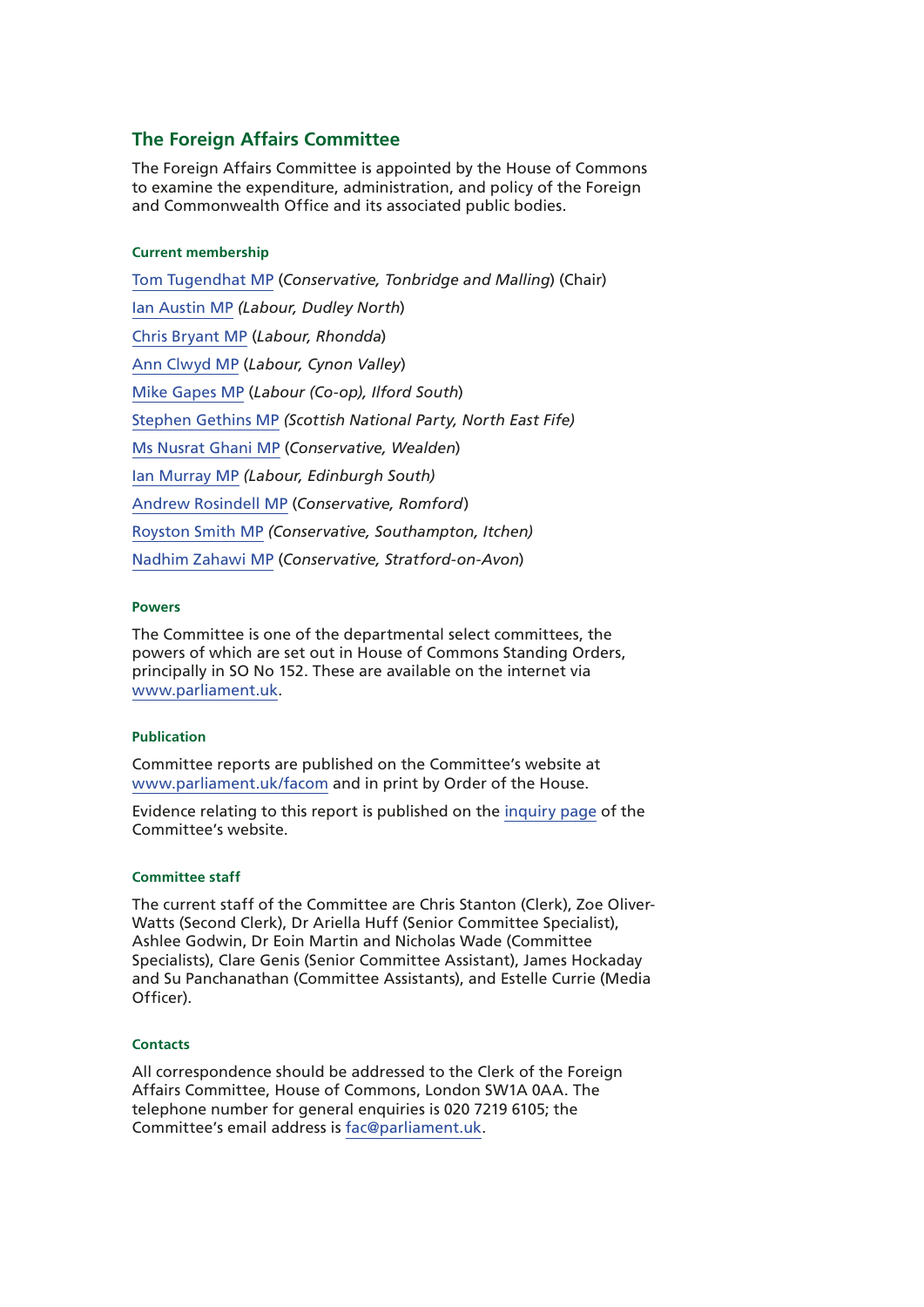# Third Special Report

The Foreign Affairs Committee published its Sixth Report of Session 2016–17, on *'Political Islam', and the Muslim Brotherhood Review*, on 7 November 2016, as House of Commons Paper HC 118. The Government's first response to the Report was received on 6 January 2017 and published as the Committee's Eighth Report, HC 967. The Government's Second Response was received on 20 July 2017 and is appended below.

# Appendix: Government Response

The Foreign and Commonwealth Office (FCO) noted the Foreign Affairs Committee's report on 'Political Islam' and the Muslim Brotherhood Review, published on 7 November 2016, and responded to each of the Committee's conclusions and recommendations on 6 January 2017.

This report sets out the FCO's response to the Committee's subsequent commentary, published on 3 March 2017. The Committee's text is in bold and the FCO's response is in plain text. Headings correspond to those in the Committee's report.

# **Defining 'political Islam'**

1. **The FCO agreed with the Committee's conclusion that political Islam comprises a broad spectrum of movements and ideologies, and that a 'one size fits all policy' is inappropriate***. When forming a nuanced policy, the FCO should continue to consider to what extent, and how, different political Islamist groups interact with, inspire, or support one another, thus appreciating the inter-connectivity of these groups as well as their diversity*. (Paragraph 7)

The Government agrees that along with continuing to develop our understanding of the distinction between political Islamist groups, including in different geographical locations, we also consider any common factors. This encompasses, where relevant, any inter-connectivity between groups and if and how they inspire and support one another.

# **Our definition of 'political Islam'**

2. **The FCO has provided three criteria against which political-Islamist groups, like others, can understand whether and why the UK regards engagement with them as appropriate.** *While these have features in common with our criteria, the Committee would like to see the FCO provide a more detailed explanation of its criteria. This should include an explanation of what is meant by a "commitment to democratic processes with inclusive governance and tolerance"—which our original report described as including a commitment to give up power after an election defeat—and of what examples the FCO is referring to when it describes "respect for international agreements". The FCO should respond to our recommendation that these criteria should be used as a benchmark for assessing all political philosophies on an equal basis globally, and should not be applied exclusively to political Islamist groups.* (Paragraph 14)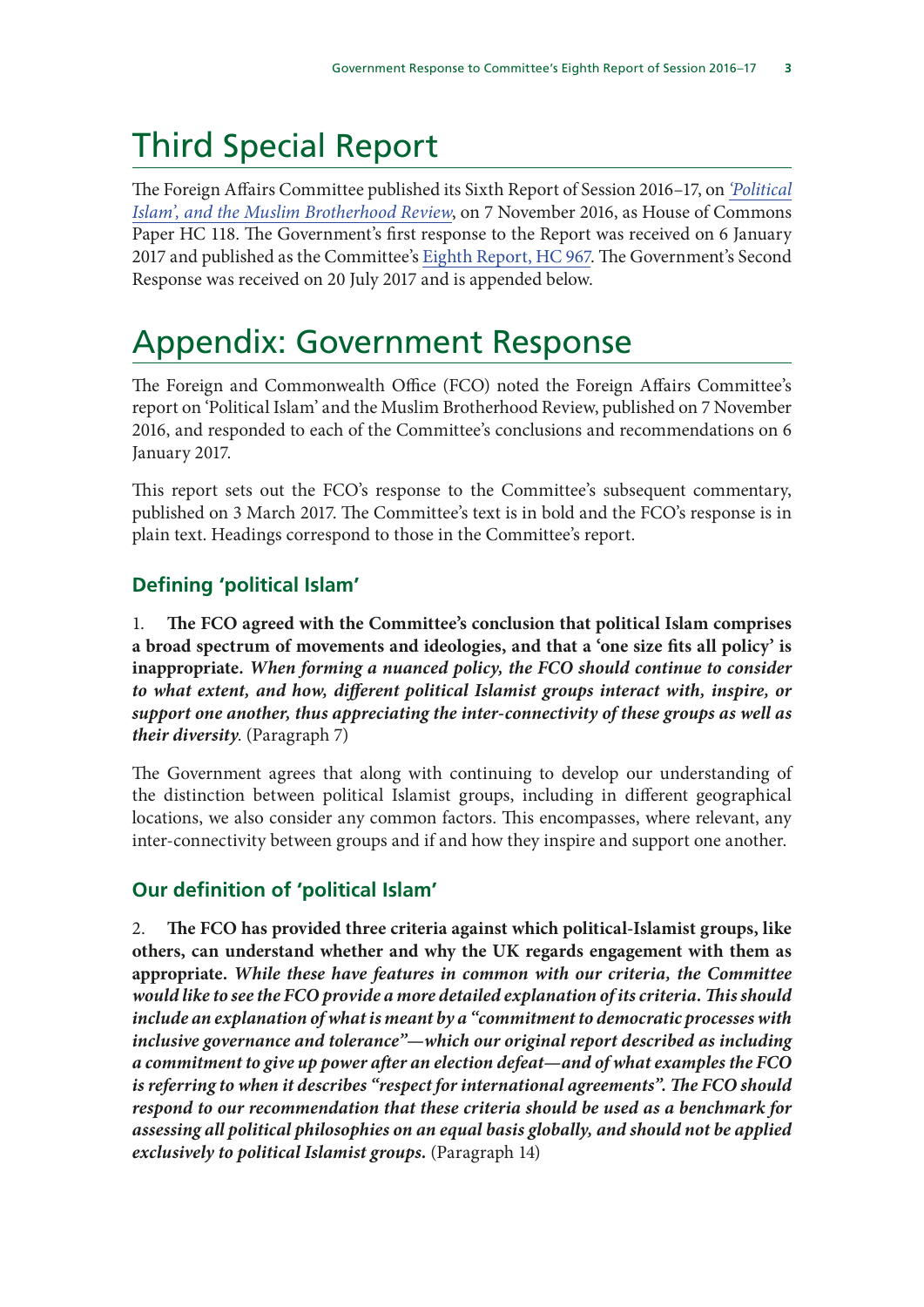3. **It is also the case that the Government has not responded to our conclusion that it is inappropriate for the FCO to place a form of Islamism that embraces "democratic principles and liberal values" and another form of Islamism that instead holds "intolerant, extremist views" within the same, single category of 'political Islam'.** *We recommended that the FCO devise and use a vocabulary that does not group such distinct ideologies together.* (Paragraph 15)

As the Government noted in its original response, we treat Political Islamist parties in the same way as any other political party. This approach applies on an equal basis globally. Our general principles for engagement with Political Islamist parties and groups are their (i) rejection of violence; (ii) commitment to democratic processes with inclusive governance and tolerance of other faiths and minorities; and (iii) respect for international agreements.

In more detail, we believe that 'democratic processes with inclusive governance' are important to allow people to have a say in the decisions that affect them, that is, through accountable, participative, representative and transparent political systems. Elections are one part of this. 'Tolerance of other faiths and minorities' reflects our principles on freedom of religion or belief. Groups or parties who teach others to reject and devalue those who follow a different religion, or do not have a religious belief, provide fertile ground for extremist views and behaviour. 'Respect for international agreements' includes recognition of the international rules based system and respect for existing agreements such as UNSC resolutions and those related to the Middle East Peace Process.

The Government tries to avoid using broad terms such as 'Political Islam' and 'Political Islamist groups' as we recognise that generalisations are difficult and can be misleading. As reflected in our original response, we do not adopt a 'one size fits all' policy as 'Political Islam' can cover a broad spectrum of movements and ideologies; and from those embracing "democratic principles and liberal values" to those holding "intolerant, extremist views". Rather than having a different vocabulary to refer to each element within this broad spectrum, we have adopted general principles as a guide to which of these groups we should engage with [(i) rejection of violence; (ii) commitment to democratic processes with inclusive governance and tolerance of other faiths and minorities; and (iii) respect for international agreements].

# **Transparency of organisation, and internal structures**

4. **The Government broadly agrees with the Committee. However, we remain sceptical about whether it is possible for the Government to gain a clear understanding of the Muslim Brotherhood without at least some engagement with, and questioning of, the group. The secretiveness of the Muslim Brotherhood is, to a significant extent, the result of the repression that it currently faces and has faced historically.** *We ask the FCO to take this context into account, and to engage with the Muslim Brotherhood so as to understand it better, rather than relying on the accounts of others.* (Paragraph 32)

5. **The FCO has noted our conclusion.** *We invite them to note our commentary in Paragraph 7 of this report, where we urge the FCO to consider to what extent, and how, different political Islamist groups interact with, inspire, or support one another.*  (Paragraph 35)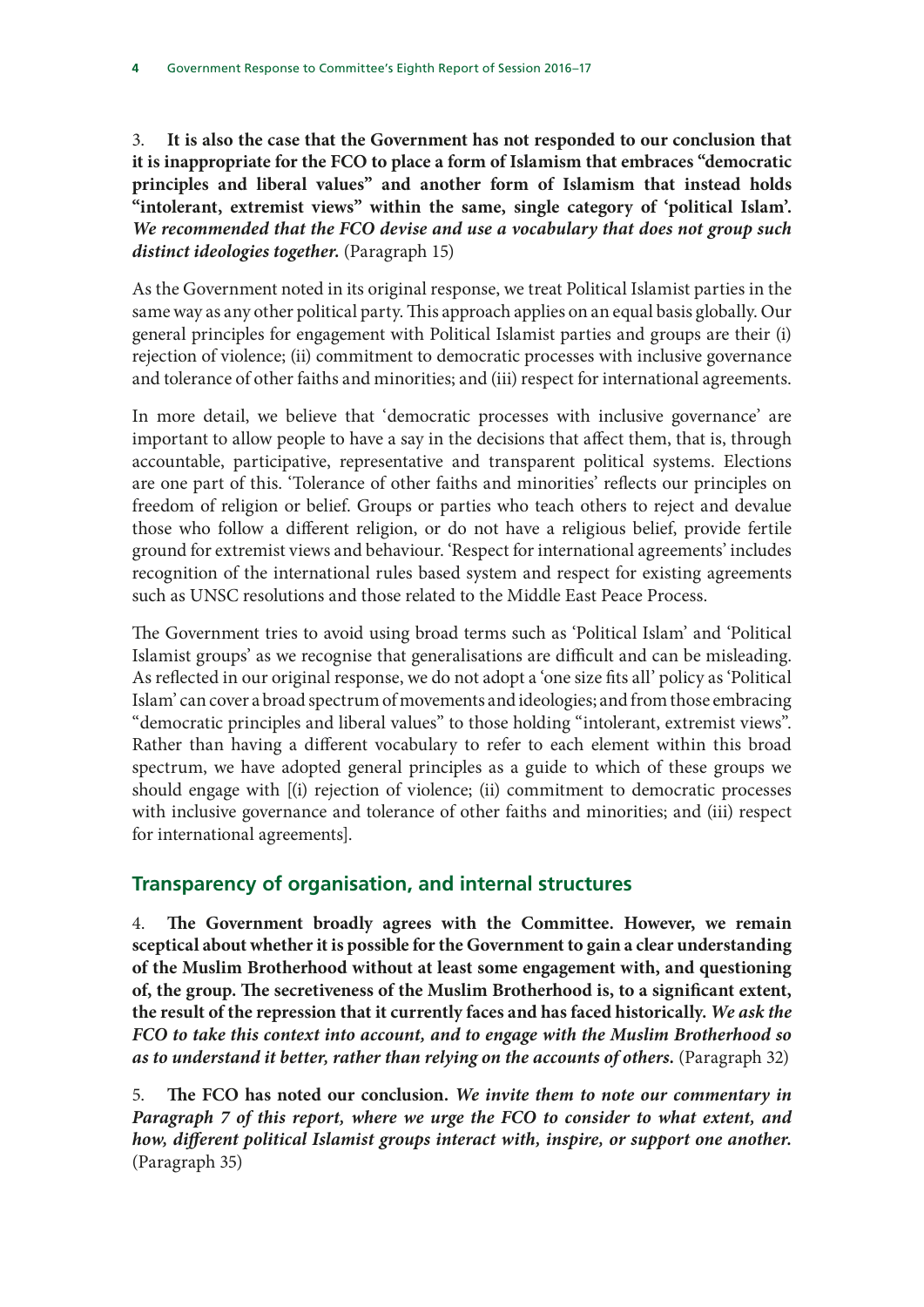The Government's position, based on the Muslim Brotherhood Review and a decision of the full National Security Council, including the now Prime Minister, remains unchanged We of course acknowledge that developing and maintaining a detailed understanding of the Muslim Brotherhood is important. But while engagement is one means to enhance our understanding of MB related groups, there are other ways of developing this understanding when groups do not meet our principles for engagement.

As with our answer above, and noting the FAC's commentary in Paragraph 7 of the report, the Government agrees that given the diversity of different Islamist groups and political parties, we should develop our understanding of their distinctions **and** common factors. We should also avoid overly prescriptive definitions on who we should or should not engage with.

## **Involvement in violence and terrorism**

6. **Our report characterised the Egyptian Muslim Brotherhood as a fundamentally non-violent group, while acknowledging and examining problematic elements of ambiguity with regard to its relationship with violence, and the FCO does not contradict this assessment. It is an unfortunate commentary on our support for democracy that a political movement that was elected to office and removed in a military coup accompanied by significant violence is not engaged with at any official level at all, in exile or in the UK***. We recommend to the FCO that, notwithstanding the sensitivities of the Egyptian government, some discreet relations with formerly-elected officials in exile would be appropriate, not least to encourage and confirm a continuing commitment to non-violence.* (Paragraph 56)

The Government does not agree with the FAC that we should be engaging with the Egyptian Muslim Brotherhood at this time. The Main Findings of the Muslim Brotherhood Review concluded that the Egyptian Muslim Brotherhood, through the vehicle of The FJP, did not do enough to demonstrate political moderation or a commitment to democratic values when in power in Egypt. It found that parts of the Muslim Brotherhood have a highly ambiguous relationship with violent extremism—as set out in the then Prime Minister's 17 December 2015 written statement to Parliament about the Government's Review of the Muslim Brotherhood. The then Prime Minister cited as an example that although some senior Muslim Brotherhood leaders had publicly reiterated their commitment to non-violence others had failed to renounce calls for retribution in Egypt and it had been alleged that Muslim Brotherhood supporters had engaged in violence. The Main Findings supported the conclusion that association with or influence by the Muslim Brotherhood should be considered a possible indicator of extremism.

This problematic approach has been in evidence in recent months, when the Egyptian Muslim Brotherhood has denied Daesh involvement in attacks against Coptic Christians in Egypt, even when Daesh have claimed responsibility, instead accusing the Egyptian Government of "organising or facilitating" the attacks. The Freedom and Justice Party (FJP) has also stoked sectarianism with comments on Pope Francis.

We agree with the FAC that "where political Islamist groups have inspired individuals to commit violent acts; the fact that such individuals left the groups to do so does not excuse the groups from some responsibility for inspiring the individual in the first place." We would include the Muslim Brotherhood in this regard.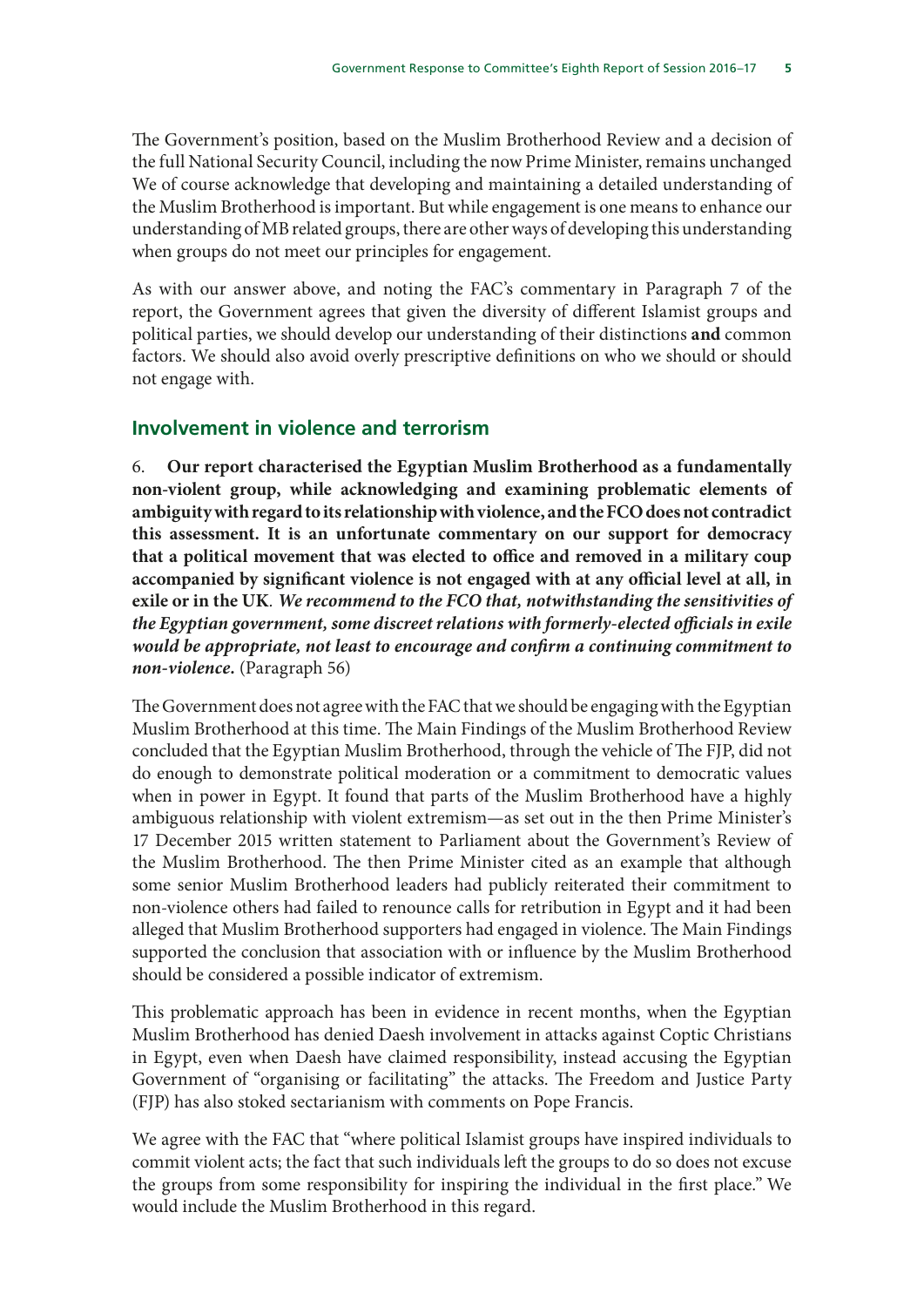For the above reasons, we do not engage at present with the Egyptian Muslim Brotherhood. The Government believes that there is a fundamental requirement for any organization to reject violence unambiguously, confront violent extremism and commit to constitutional politics. We keep our policy towards the Muslim Brotherhood, including the Egyptian Muslim Brotherhood, under close and continuous review.

# **The Muslim Brotherhood Review**

7. **The Government's explanation for why it would not give the Committee sight of the full report under restrictive conditions, or provide it with a redacted copy, remain threadbare. If this was designed to be an internal document only, then it begs the question as to why the Review was publicly announced. The FCO has also offered no explanation for why there was a delay of a year and a half between the completion of the Muslim Brotherhood Review and the publication of the Main Findings, or for what was done with the report during this time. Not having seen the full Report, we are entitled to surmise that elements of the 2010–2015 Coalition Government were not content to publish any findings.** (Paragraph 69)

8. *Since the Government has not allowed either the report of the Muslim Brotherhood Review or its authors to be externally scrutinised, we request an explanation of i) what internal procedures were in place for review and critique of the report and ii) are now in place to inform and update the position of the Government towards the Muslim Brotherhood in the future.* (Paragraph 72)

We would reiterate to the Committee the reason the full report of the Review was not made public is that material provided in the strictest confidence, including by foreign Governments, was reflected throughout and could not be fully redacted without rendering the report unreadable. Had the review been published without redactions it would have been regarded as a very significant breach of trust by sources of that material. As the then Prime Minister assured the Committee in his written evidence in June 2016, the Main Findings in the public domain were comprehensive and representative.

On procedure, the review was conducted by Sir John Jenkins and Charles Farr, who consulted widely with representatives of governments, political movements, religious leaders, academics and other independent commentators. The National Security Adviser then led work across government to consider the review's policy implications.

The Government and its operational and regulatory partners continue to assess developments in the Muslim Brotherhood movement in the UK, including its statements and actions. We also continue to carry out the Review's commitments: refusing visas to members and associates of the Muslim Brotherhood who are on record as having made extremist comments; seeking to ensure charities that have links to the Muslim Brotherhood are not misused; strengthening liaison arrangements with international partners; enforcing the EU asset freeze on Hamas; and keeping under review whether the views and activities of the Muslim Brotherhood meet the legal test for proscription.

Tackling extremism remains a Government priority. As the Prime Minister said in her speech to the Gulf Cooperation Council on 7 December 2016, by focusing not just on violent extremism, but on the whole spectrum of extremism, violent and non-violent, at home and abroad, we are not just going after the terrorists but working to address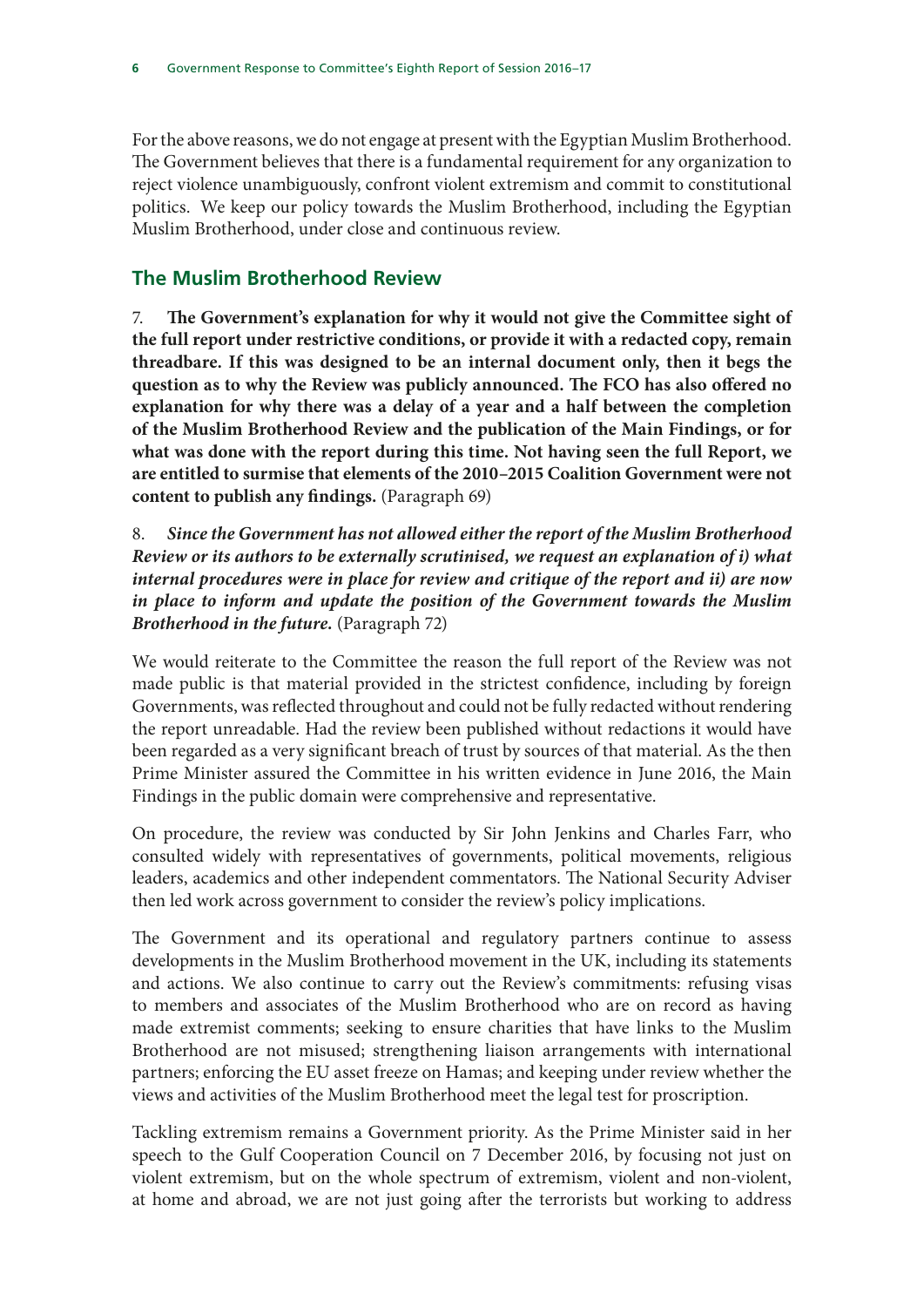the causes of this terrorist threat by targeting the ideology of extremism and all those who seek to spread it. In addition to tackling extremist ideology, we also look to increase resilience in vulnerable communities.

## **Reactions to the Main Findings—Undermining the UK's image abroad**

9. **We are disappointed that the FCO continues to refuse to shed any further light on the Muslim Brotherhood Review process, and fails to address whether at least some of the evidence submitted to the Review could have been published.** *The Government should explain why it chose to publicise the existence of a sensitive internal Review process if it was not going to be willing to allow this process to be externally scrutinised.* (Paragraph 76)

10. **We continue to hold that a complete understanding of the Muslim Brotherhood requires an understanding of the impact on the group of having its elected government removed from power in Egypt by the military in 2013, seeing at least many hundreds of its supporters killed by the Egyptian security forces at protest sites during that same year, and thereafter being both proscribed and broadly repressed in Egypt. The Main Findings only mentioned historic incidents of violence against the Muslim Brotherhood, in the 1950s and 1960s. It ignores the events of 2013 and thereafter.**  (Paragraph 79)

11. **The lack of any mention at all of these developments, which had a deep impact on the Brotherhood, from a report that aimed to understand the group, was a glaring omission from the Main Findings of the Muslim Brotherhood Review. The FCO continues to ignore and fails to explain this omission, and does not address why and by whom—the developments of 2013 and thereafter were deemed irrelevant to the Terms of Reference.** *It should now do so.* (Paragraph 80)

## 12. **Please see our commentary in Paragraph 79 and Paragraph 80 of this report.** *The FCO should explain how it can effectively "continue to challenge the Muslim Brotherhood to resolve the ambiguities in its relationship to violence in Egypt" if officials have not met at an official level with the group since 2013.* (Paragprah 84)

As in the answer above, although the full Review was not published, the Main Findings in the public domain were comprehensive and representative. The Review was commissioned by the then Prime Minister. Its Terms of Reference did not include an examination of events in Egypt following the fall of the Morsi Government. The purpose of the Review was to better understand the philosophy, activities, impact, and influence on UK national interests of the movement. This was reflected in the Review's recommendations, the majority of which referred to the Muslim Brotherhood's role and influence in the UK.

Government officials meet a wide range of political groups, which is vital for effective diplomacy. However, in deciding whether to meet a group, and as above, one of the three key principles of engagement is our potential interlocutors' attitude to the use of violence. This in itself is a challenge to any group to resolve any ambiguities in its relationship to violence. We keep our policy towards the Muslim Brotherhood, including the Egyptian Muslim Brotherhood, under close and continuous review.